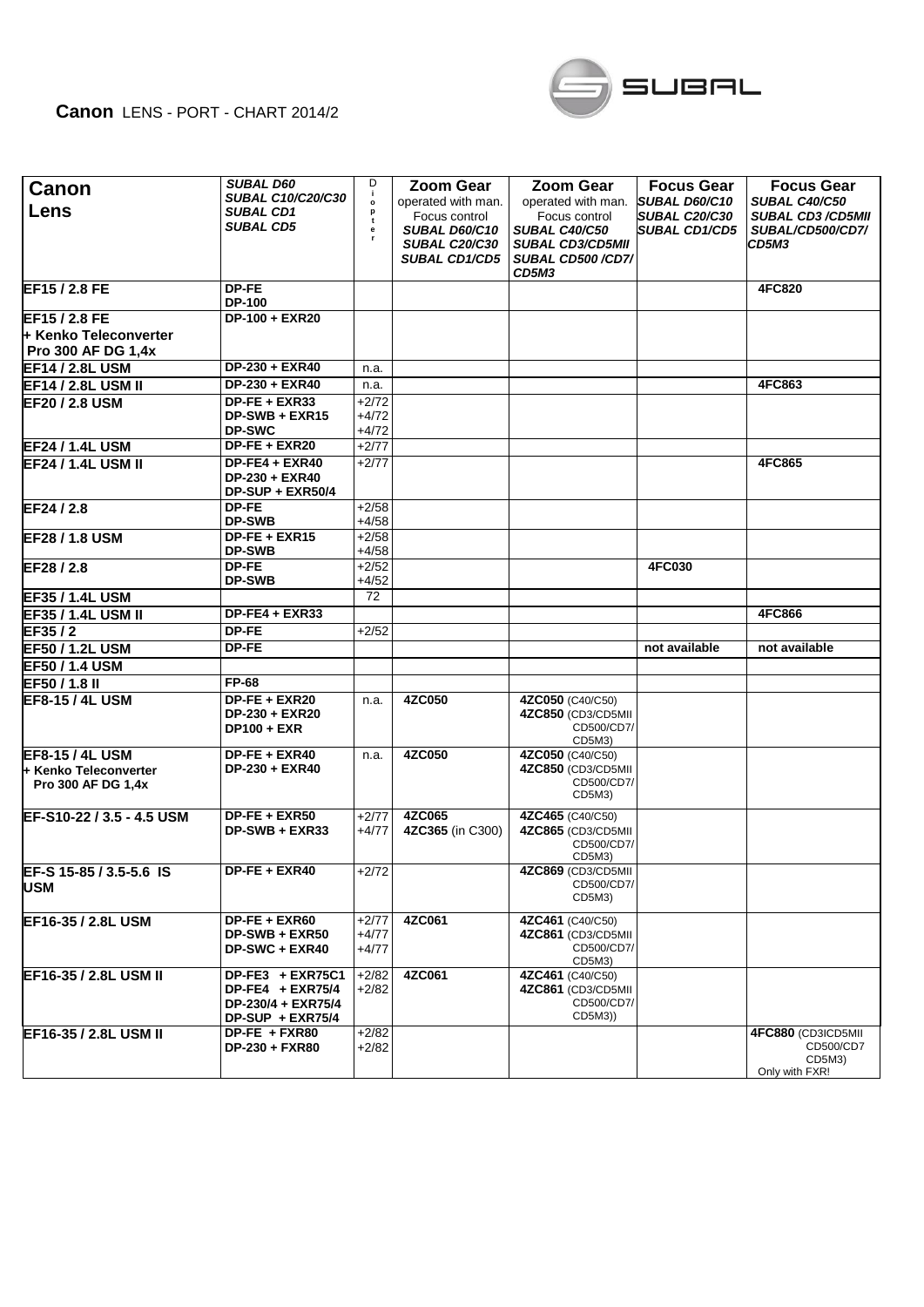| Canon                       | <b>SUBAL D60</b>                             | D                       | <b>Zoom Gear</b>                    | <b>Zoom Gear</b>                       | <b>Focus Gear</b>                            | <b>Focus Gear</b>                           |
|-----------------------------|----------------------------------------------|-------------------------|-------------------------------------|----------------------------------------|----------------------------------------------|---------------------------------------------|
| Lens                        | <b>SUBAL C10/C20/C30</b><br><b>SUBAL CD1</b> | j.<br>$\mathbf{o}$<br>p | operated with man.                  | operated with man.                     | <b>SUBAL D60/C10</b>                         | <b>SUBAL C40/C50</b>                        |
|                             | <b>SUBAL CD5</b>                             | t<br>е                  | Focus control<br>SUBAL D60/C10      | Focus control<br>SUBAL C40/C50         | <b>SUBAL C20/C30</b><br><b>SUBAL CD1/CD5</b> | <b>SUBAL CD3/CD5MII</b><br>SUBAL/CD500/CD7/ |
|                             |                                              |                         | <b>SUBAL C20/C30</b>                | <b>SUBAL CD3/CD5MII</b>                |                                              | CD5M3                                       |
|                             |                                              |                         | <b>SUBAL CD1/CD5</b>                | SUBAL CD500/CD7/                       |                                              |                                             |
|                             |                                              |                         |                                     | CD5M3                                  |                                              |                                             |
| EF17-35 / 2.8L USM          | $DP-FE + EXR60$<br>DP-SWB + EXR40            | $+2/77$<br>+4/77        | 4ZC051                              | 4ZC451 (C40/C50)<br>4ZC851 (CD3ICD5MII |                                              |                                             |
|                             | DP-SWC + EXR33                               | $+4/77$                 |                                     | CD500/CD7/                             |                                              |                                             |
| <b>EF17-40 / 4L USM</b>     | DP-SWB + EXR40                               | $+2/77$                 | 4ZC063                              | CD5M3)<br>4ZC463 (C40/C50)             |                                              | 4FC810 (CD3ICD5MII                          |
|                             | DP-FE + EXR50                                |                         |                                     | 4ZC863 (CD3ICD5MII                     |                                              | CD500/CD7/                                  |
|                             | DP-230 + EXR50                               |                         |                                     | CD500/CD7/                             |                                              | CD5M3)                                      |
| <b>EF17-40 / 4L USM</b>     | DP-SWB + EXR40                               | $+2/77$                 | 4ZC063                              | CD5M3)<br>4ZC463 (C40/C50)             |                                              | 4FC810 (CD3ICD5MII                          |
|                             | DP-FE + EXR50                                |                         |                                     | 4ZC863 (CD3ICD5MII                     |                                              | CD500/CD7/                                  |
|                             | DP-230 + EXR50                               |                         |                                     | CD500/CD7                              |                                              | CD5M3)                                      |
| EF-S17-55 / 2.8 IS USM      | DP-FE4 + EXR-60/4                            | $+2/77$                 |                                     | / CD5M3)<br>4ZC868 (CD3/CD5MII         |                                              |                                             |
|                             |                                              |                         |                                     | CD500/CD7/                             |                                              |                                             |
| EF-S17-85 /1.4-5.6 IS USM   | $DP-FE4 + EXR-50/4$                          | $+2/67$                 |                                     | CD5M3)<br>4ZC873 (CD3/CD5MII           |                                              |                                             |
|                             |                                              |                         |                                     | CD500/CD7/                             |                                              |                                             |
|                             |                                              |                         |                                     | CD5M3)                                 |                                              |                                             |
| EF-S18-55 / 3.5-5.6         | DP-FE + EXR33<br><b>DP-SWC</b>               | $+2/58$<br>+4/58        | 4ZC064<br>4ZC364 (in C300)          | 4ZC064 (C40/C50)<br>4ZC864 (CD3/CD5MII |                                              |                                             |
|                             | FP-68                                        |                         |                                     | CD500/CD7/                             |                                              |                                             |
| EF-S18-55 / 3.5-5.6 IS      | $DF-FE + EXR33$                              | $+2/58$                 | 4ZC072                              | CD5M3)<br>4ZC072 (C40/C50)             |                                              |                                             |
|                             | <b>DP-SWC</b>                                | $+4/58$                 |                                     | 4ZC872 (CD3/CD5MII                     |                                              |                                             |
|                             | FP-68                                        |                         |                                     | CD500/CD7                              |                                              |                                             |
| EF20-35 / 3.5-4.5 USM       | DP-FE + EXR33                                | $+2/77$                 | 4ZC052                              | /CD5M3)<br>4ZC852 (CD3/CD5MII          |                                              |                                             |
|                             | <b>DP-SWC</b>                                | +4/77                   |                                     | CD500/CD7/                             |                                              |                                             |
|                             | DP-SWB + EXR15                               | +4/77                   |                                     | CD5M3)                                 |                                              |                                             |
| EF20-35 / 2.8L              | $DP-FE + EXR50$<br>DP-SWC + EXR15            | $+2/72$<br>$+4/72$      |                                     |                                        |                                              |                                             |
|                             | DP-SWB + EXR33                               | $+4/72$                 |                                     |                                        |                                              |                                             |
| EF22-55 / 4-5.6 USM         |                                              | 58                      |                                     |                                        |                                              |                                             |
|                             |                                              |                         |                                     |                                        |                                              |                                             |
| EF24-70 / 2.8L USM          | DP-FE3 + EXR90C1<br><b>DP-FE4 + EXR90/4</b>  | $+2/77$                 | $\overline{\phantom{a}}^{\ast\ast}$ | 4ZC867 (CD3/CD5MII<br>CD500/CD7/       |                                              |                                             |
|                             | normal chip                                  |                         |                                     | CD5M3)                                 |                                              |                                             |
|                             | DP-FE3+EXR-100C1                             |                         |                                     |                                        |                                              |                                             |
|                             | DP-FE4+EXR-100/4<br>full size chip           |                         |                                     |                                        |                                              |                                             |
| EF24-70 / 2.8L USM          | DP-FE + FXR90                                | $+2/77$                 |                                     |                                        |                                              | 4FC881 (CD3/CD5MII)                         |
|                             | $DP-FE + EXR90$                              | $+2/77$                 |                                     |                                        |                                              | CD500/CD7/<br>CD5M3)                        |
|                             | DP-230 + FXR90<br>DP-230 + EXR90             |                         |                                     |                                        |                                              | Only with FXR!                              |
| EF24-70 / 1: 2.8L II USM    | DP-FE + FXR90                                |                         |                                     | 4ZC867 II                              |                                              |                                             |
|                             | DP-FE + EXR90                                |                         |                                     |                                        |                                              |                                             |
|                             | <b>DP-230 + FXR90</b><br>DP-230 + EXR90      |                         |                                     |                                        |                                              |                                             |
| <b>EF24-105 / 4L IS USM</b> | <b>DP-FE4 + EXR60/4</b>                      | $+2/77$                 |                                     | 4ZC871 (CD3/CD5MII                     |                                              |                                             |
|                             |                                              |                         |                                     | CD500/CD7/                             |                                              |                                             |
|                             |                                              |                         | 4ZC053                              | CD5M3)                                 |                                              |                                             |
| EF24-85 / 3.5-4.5 USM       | DP-FE + EXR20<br><b>DP-SWC</b>               | $+2/67$<br>+4/67        |                                     |                                        |                                              |                                             |
|                             | DP-SWB + EXR15                               | +4/67                   |                                     |                                        |                                              |                                             |
| EF28-70 / 2.8L USM          | DP-FE3 + EXR60C1<br>$DP-FE4 + EXR60/4$       | $+2/77$<br>+4/77        | $\ast\ast$                          |                                        |                                              |                                             |
|                             | DP-SWB + EXRS60                              |                         |                                     |                                        |                                              |                                             |
| EF28-80 / 3.5-5.6 II        | DP-FE + EXR40                                | $+2/58$                 |                                     |                                        |                                              |                                             |
|                             | DP-SWB + EXR20                               | $+4/58$                 |                                     |                                        |                                              |                                             |
| EF28-80 / 3.5-5.6 IV USM    | DP-SWC + EXR15<br>DP-FE + EXR33              | $+4/58$<br>$+2/58$      | 4ZC066                              |                                        |                                              |                                             |
|                             |                                              |                         | 4ZC366 (in C300)                    |                                        |                                              |                                             |
| <b>IEF28-90 / 4-5.6 II</b>  | DP-FE + EXR33                                | $+2/58$                 |                                     |                                        |                                              |                                             |
|                             | $DP-SWB + EXR15$<br><b>DP-SWC</b>            | $+4/58$<br>$+4/58$      |                                     |                                        |                                              |                                             |
|                             | <b>FP-75</b>                                 |                         |                                     |                                        |                                              |                                             |
| EF28-90 / 4-5.6 II USM      |                                              | 58                      |                                     |                                        |                                              |                                             |
|                             |                                              |                         |                                     |                                        |                                              |                                             |
| EF28-105 / 3.5-4.5 II USM   | $DF-FE + EXR33$<br>DP-SWB + EXR20            | $+2/58$<br>$+4/58$      |                                     |                                        |                                              |                                             |
|                             |                                              |                         |                                     |                                        |                                              |                                             |